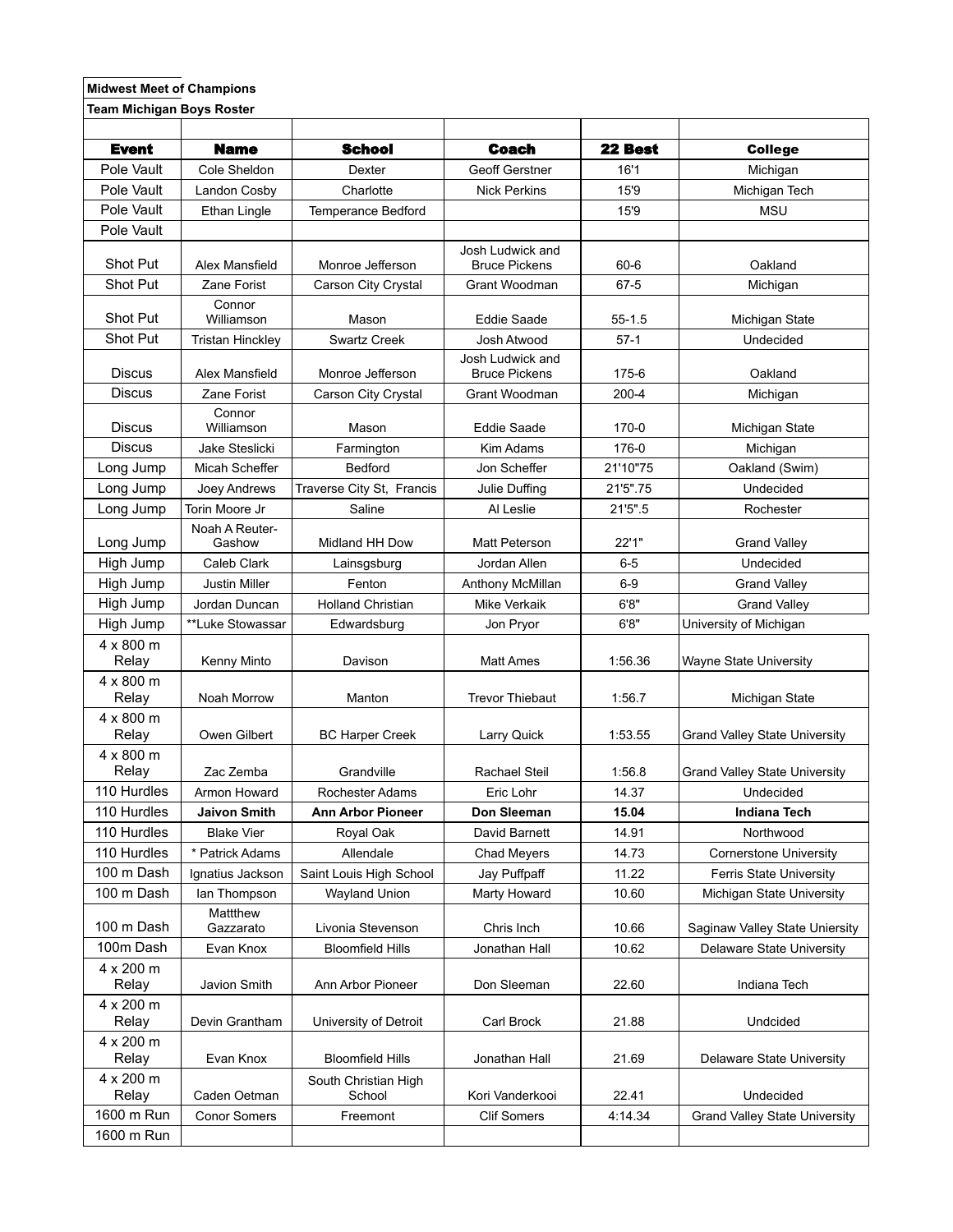| 1600 m Run         | <b>Ethan Parker</b>      | <b>Walled Lake Northern</b>    | <b>Jeff McNeil</b>      | 4:16.54 | <b>Grand Valley State University</b> |
|--------------------|--------------------------|--------------------------------|-------------------------|---------|--------------------------------------|
| 1600m Run          | <b>Landon Mars</b>       | Mt. Pleasant                   | <b>Brian Sponseller</b> | 4:19.36 | Sagianw Valley State University      |
| 4 x 100 m<br>Relay | Evan Knox                | <b>Bloomfield Hills</b>        | Jonathan Hall           | 10.62   | Delaware State University            |
| 4 x 100 m<br>Relay | Matthew<br>Gazzarato     | Livonia Stevenson              | Chris Inch              | 10.66   | Saginaw Valley State University      |
| 4 x 100 m<br>Relay | Ignatius Jackson         | Saint Louis High School        | Jay Puffpaff            | 11.22   | <b>Ferris State University</b>       |
| 4 x 100 m<br>Relay | lan Thompson             | <b>Wayland Union</b>           | Marty Howard            | 10.60   | Michigan State University            |
| 400 m Dash         | Jordan Johnson           | North Farmington (D1)          | Charlie Stamboulian     | 49.38   | Lawrence Tech                        |
| 400 m Dash         | Noah A Reuter-<br>Gashow | Midland HH Dow (D1)            | Matt Peterson           | 49.42   | GVSU                                 |
| 400 m Dash         | <b>Troy Cranford</b>     | Romulus (D2)                   | <b>Wade Cook</b>        | 49.75   | Undecided                            |
| 400m Dash          | *Evan Green              | Richmond (D3)                  | Eric Boyd               | 49.79   |                                      |
| 300 m Hurdles      | * Armon Howard           | <b>Rochester Adams</b>         | Eric Lohr               | 37.30   | Undecided                            |
| 300 m Hurdles      | <b>Jaivon Smith</b>      | <b>Ann Arbor Pioneer</b>       | Don Sleeman             | 40.82   | <b>Indiana Tech</b>                  |
| 300 m Hurdles      | <b>Amarion Howard</b>    | <b>Rochester Adams</b>         | Eric Lohr               | 39.66   | Undecided                            |
| 300 m Hurdles      | <b>Patrick Adams</b>     | Allendale                      | <b>Chad Meyers</b>      | 39.31   | <b>Cornerstone University</b>        |
| 800 m Run          | <b>Brady McArdle</b>     | Davison                        | <b>Matt Ames</b>        | 1:53.20 | Michigan State                       |
| 800 m Run          | Sam Yeager               | Forest Hills Central           | Ryan Schipper           | 1:53.68 | <b>Grand Valley State University</b> |
| 800 m Run          | <b>Klay Grant</b>        | Reeths-Puffer                  | Darin Grant             | 1:57.2  | Colorado Christian University        |
| 800 m Run          | Shawn Juliette           | Livonia Churchill              | Sara Kroll              | 1:56.16 | University of Illinois               |
| 200 m Dash         | Devin Grantham           | University of Detroit          | Carl Brock              | 21.88   | Undecided                            |
| 200 m Dash         | Matthew<br>Gazzarato     | Livonia Stevenson              | Chris Inch              | 21.96   | Saginaw Valley State University      |
| 200 m Dash         | lan Thompson             | <b>Wayland Union</b>           | Marty Howard            | 22.17   | Michigan State University            |
| 200 m Dash         | Caden Oetman             | South Christian High<br>School | Kori Vanderkooi         | 22.41   | Undecided                            |
| 3200 m Run         |                          |                                |                         |         |                                      |
| 3200 m Run         |                          |                                |                         |         |                                      |
| 3200 m Run         | <b>Carston Cole</b>      | <b>Holland West Ottawa</b>     | Dan Blake               | 9:11.42 | Hope College                         |
| 3200 m Run         | Josiah Magley            | Ionia                          | <b>Brian Powell</b>     | 9:22.31 | Oakland University                   |
| 4 x 400 m<br>Relay | Jordan Johnson           | North Farmington (D1)          | Charlie Stamboulian     | 49.38   | Lawrence Tech                        |
| 4 x 400 m<br>Relay |                          |                                |                         |         |                                      |
| 4 x 400 m<br>Relay | <b>Troy Cranford</b>     | Romulus (D2)                   | Wade Cook               | 49.75   | Undecided                            |
| 4 x 400 m<br>Relay | Nathan lacona            | Warren De La Salle (D1)        | Dominic Reid            | 49.85   | Aquinas College                      |

*\* Denotes State Champion*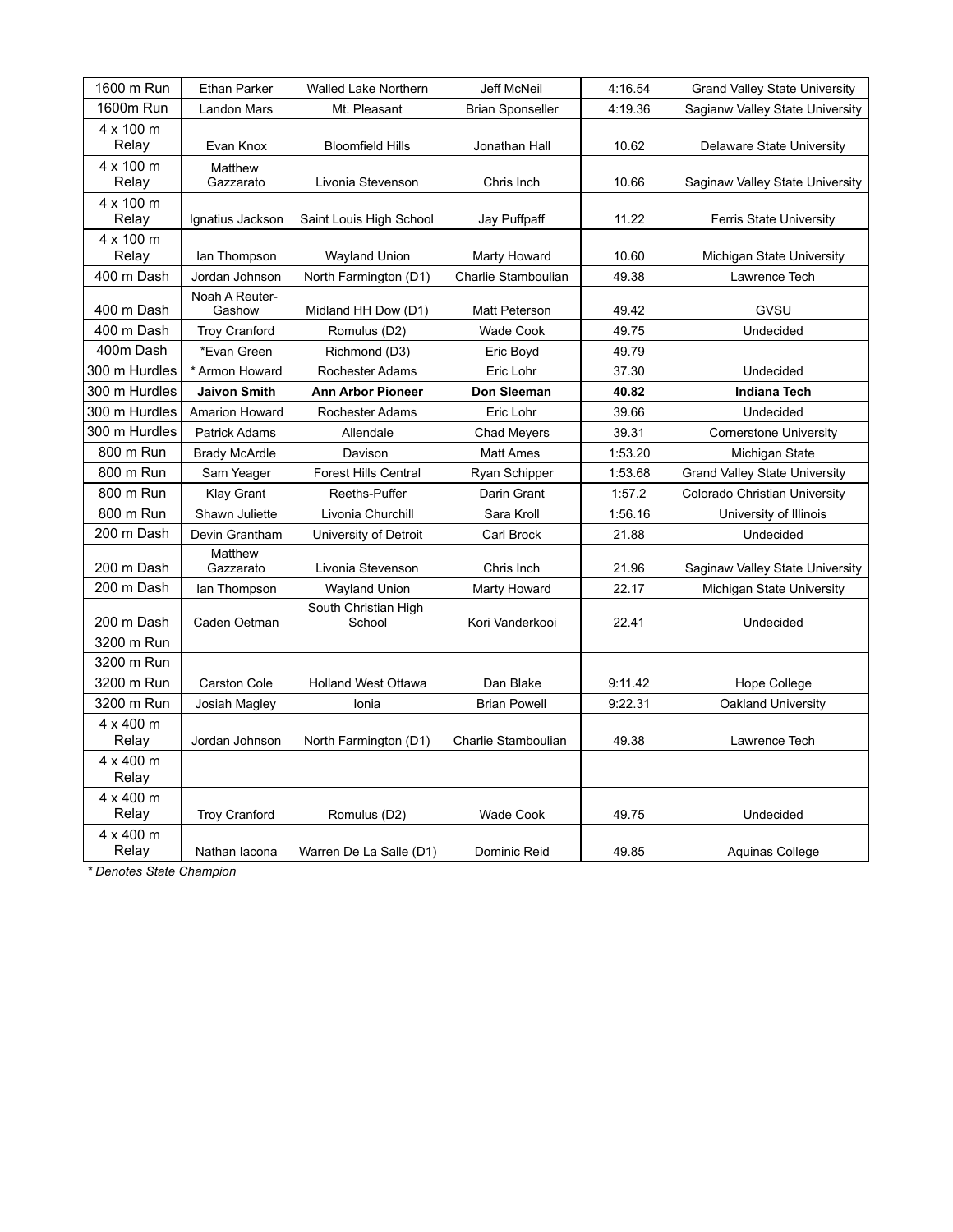## **Midwest Meet of Champions**

**Team Michigan Girls Roster** 

| <b>Event</b>       | Name                   | <b>School</b>                | <b>Coach</b>                        | 22 Best      | <b>College</b>                     |
|--------------------|------------------------|------------------------------|-------------------------------------|--------------|------------------------------------|
| Pole Vault         | Sophia Mettes*         | Dexter                       | <b>Geoff Gerstner</b>               | 13'6"        | <b>MSU</b>                         |
| Pole Vault         | <b>Natalie Blake</b>   | <b>Holland West Ottawa</b>   | Dan Blake                           | 13'          | <b>MSU</b>                         |
| Pole Vault         | Livia Perelli          | Canton                       | <b>Herb Sparks</b>                  | 11'6         | Undecided                          |
| Pole Vault         | Erica Albrecht         | <b>Bay City Western</b>      | Stefanie Wilson                     | 10'9"        | Siena Heights                      |
| Shot Put           | RyAnn Rohrer           | Ludington                    | Chazz Rohrer                        | $44-6$       | Calvin                             |
| Shot Put           | <b>Tess Vandyk</b>     | Kalamazoo Christian          | Jeff Offringa                       | $42 - 9$     | <b>WMU</b>                         |
| Shot Put           | Jaime Giese            | Dexter                       | <b>Kirk Keebler</b>                 | 43-6.5       | Undecided                          |
| Shot Put           | Paige Westra           | Zeeland East                 | Josh Vork and Ralph Neal            | $40 - 1.5$   | GVSU                               |
| <b>Discus</b>      | RyAnn Rorher           | Ludington                    | Chazz Rohrer                        | 135-7        | Calvin                             |
| <b>Discus</b>      | <b>Tess Vandyk</b>     | Kalamazoo Christian          | Jeff Offringa                       | 134-6        | <b>WMU</b>                         |
| <b>Discus</b>      | Jaime Giese            | Dexter                       | <b>Kirk Keebler</b>                 | $112 - 8$    | Undecided                          |
| <b>Discus</b>      | Eriana Hubbard         | Oxford                       | Liz Mills and Michael Hale          | 132-7        | <b>MSU</b>                         |
| Long Jump          | Annabelle Smith        | <b>Blissfield</b>            | Dave Weston                         | 17'4.25"     | <b>Willamette University</b>       |
| Long Jump          | Lindsey Tonello        | Cadillac                     | <b>Michelle Brines</b>              | 17'5"        | LSSU                               |
| Long Jump          | Anastatia Beach        | East Kentwood                | Stephanie Stephenson                | 17'6.5"      | Aquinas                            |
| Long Jump          | Mimi Joseph            | St. Joseph                   | <b>Mike Mahler</b>                  | 18'11"       | Saint Xavier University            |
| High Jump          | Korin Whitcomb         | Sturgis                      | Lesley Starkey                      | 5'7''        | <b>MSU</b>                         |
| High Jump          | Emma Valentine         | Morrice                      | <b>Brad Long</b>                    | 5'6''        | Siena Heights                      |
| High Jump          | <b>Taryn Marshall</b>  | Highland-Milford             | <b>Brian Saylers</b>                | 5'7''        | <b>MSU</b>                         |
| High Jump          |                        |                              |                                     |              |                                    |
| 4 x 800 m          |                        |                              |                                     |              |                                    |
| Relay              | Lisa Luecke            | Allen Park                   | <b>Tim Collins</b>                  | 2:14.23      | University of Michigan             |
| 4 x 800 m          |                        |                              |                                     |              |                                    |
| Relay              | Rylee Tolson           | Stockbridge                  | <b>Steve Allison</b>                | 2:16.23      | University of Michigan             |
| 4 x 800 m          |                        |                              |                                     |              |                                    |
| Relay              | Allison Chmielewski    | Roscommon                    | <b>Trevor Thiebaut</b>              | 2:19.15      | Michigan State                     |
| 4 x 800 m<br>Relay | <b>Brooke Berridge</b> | Woodhaven                    | Jake Hammerle                       | 2:19.91      | <b>Grand Valley</b>                |
| 100 Hurdles        | Destini Dorkins        | <b>Rochester Adams</b>       | Eric Lohr                           | 15.15        | <b>Grand Valley</b>                |
| 100 Hurdles        | Meredith Soule         | Monroe                       | Jim Mydloski                        | 14.94        | University of Michigan             |
| 100 Hurdles        | Erica Albrecht         | <b>Bay City Western</b>      | Stefanie Wilson                     | 15.22        | Siena Heights                      |
| 100 Hurdles        |                        |                              |                                     |              |                                    |
| 100 m Dash         | <b>Elyse Miller</b>    | Gibrltara Carlson            | Erin Wilkin                         | 12.28        | Wayne State University             |
|                    |                        |                              |                                     |              | Saginaw Valley State               |
| 100 m Dash         | Chaniya Madison*       | <b>Bridgeport</b>            | <b>Rick Popp</b>                    | 12.24        | University                         |
| 100 m Dash         | Natalie Erickson       | Montague                     | <b>Terry Fick</b>                   | 12.40        | Undecided                          |
|                    |                        |                              |                                     |              | Saginaw Valley State               |
| 100m Dash          | <b>Autumn Morris</b>   | Woodhaven-Brownstown         | Jake Hammerle                       | 12.36        | University                         |
| 4 x 200 m<br>Relay | Samari Finney          | Warren Mott HS               | Mark Urguhart / Michele<br>Urquhart | 200m (25.53) | Oakland University                 |
| 4 x 200 m          |                        |                              |                                     |              |                                    |
| Relay              | Annabelle Smith        | <b>Blissfield</b>            | Dave Weston                         | 200m (25.36) | <b>Willamette University</b>       |
| 4 x 200 m          |                        | <b>Madison Heights</b>       |                                     |              |                                    |
| Relay              | Melissa Avi            | Lamphere HS                  | <b>Terry Fick</b>                   | 200m (25.66) | Michigan State                     |
| 4 x 200 m          |                        |                              |                                     |              | Saginaw Valley State               |
| Relay              | Chaniya Madison*       | Bridgeport                   | <b>Rick Popp</b>                    | 200m (25.71) | University                         |
| 1600 m Run         | Lani Bloom             | Ithaca                       | Gene Lebron                         | 4:49.60      | Purdue                             |
| 1600 m Run         | Sarah Forsyth          | Pioneer                      | Nancy Boudreaux                     | 4:51.30      | Michigan State                     |
| 1600 m Run         | Malarie Pinwar         | Mt Pleasant                  | <b>Brian Sponseller</b>             | 4:52.17      | <b>Cornerstone University</b>      |
| 1600 m Run         | Lillian Mataway        | <b>Flint Powers Catholic</b> | Leo Foley                           | 5:02.21      | Loyola                             |
| 4 x 100 m          |                        |                              |                                     |              |                                    |
| Relay              | Abby Winkle            | GR South Christian           | Kori VanderKooi                     | 100m (12.44) | Ferris State University            |
| 4 x 100 m<br>Relay | Annabelle Smith        | <b>Blissfield</b>            | Dave Weston                         | 100m (12.32) | <b>Willamette University</b>       |
| 4 x 100 m          |                        |                              |                                     |              |                                    |
| Relay              | <b>Autumn Morris</b>   | Woodhaven-Brownstown         | Jake Hammerle                       | 100m (12.36) | Saginaw Valley State<br>University |
| 4 x 100 m<br>Relay | Natalie Erickson*      | Montague                     | <b>Terry Fick</b>                   | 100m (12.40) | Undecided                          |